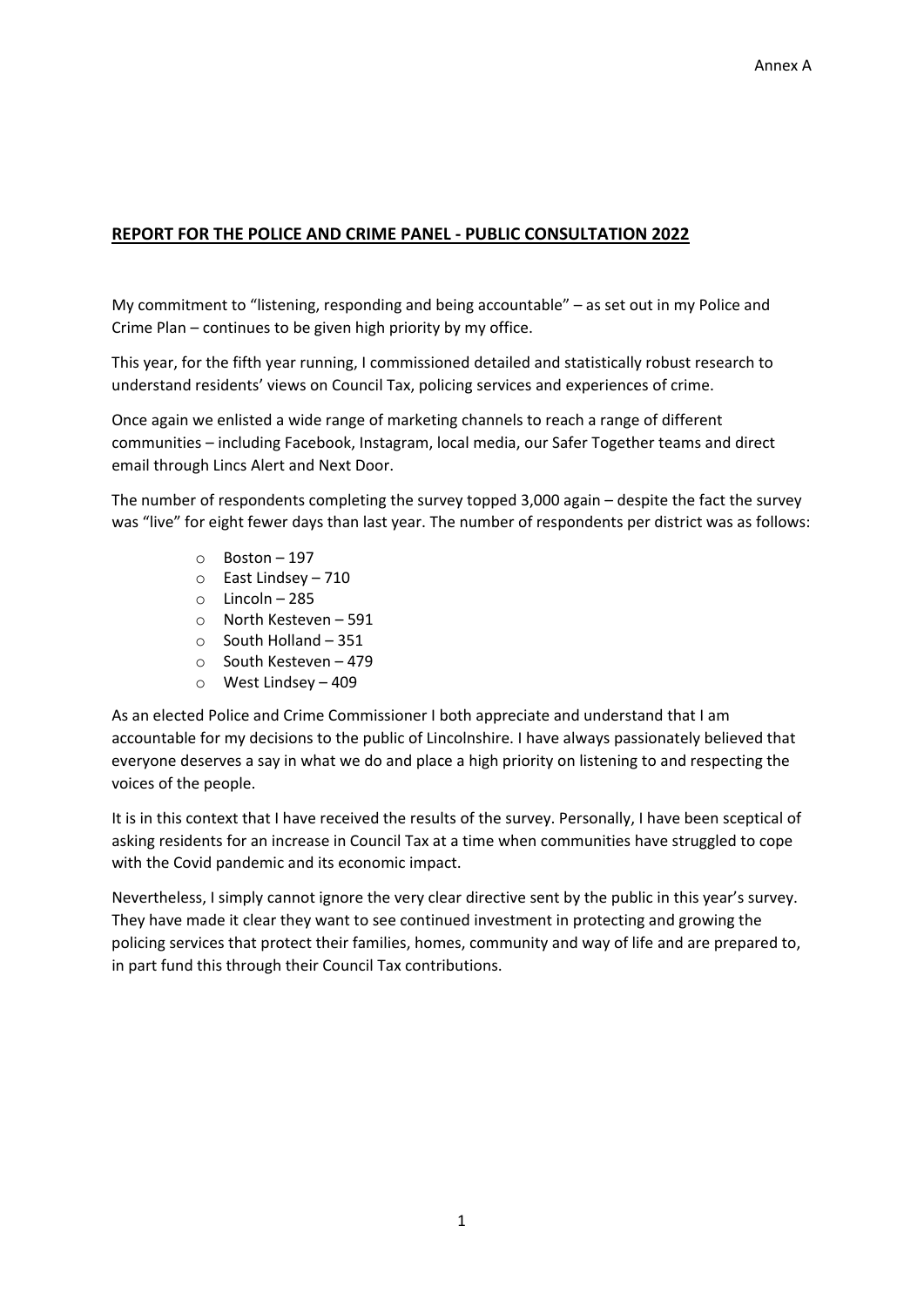Not only did eight out of ten people support an increase in funding for Lincolnshire Police – but an overwhelming 70% were prepared to pay at least 5% more.





Amongst those residents selecting an increase, the average level chosen is c.13% across all of the Bands, with the exception of G & H where it averages out at 12%.

Even when those not prepared to pay any more are included, the average percentage increase across the vast majority of the Council Tax Bands is 11%, falling to 10% in Band A and dropping to 9% in Band H.



Average rounded percentage increase